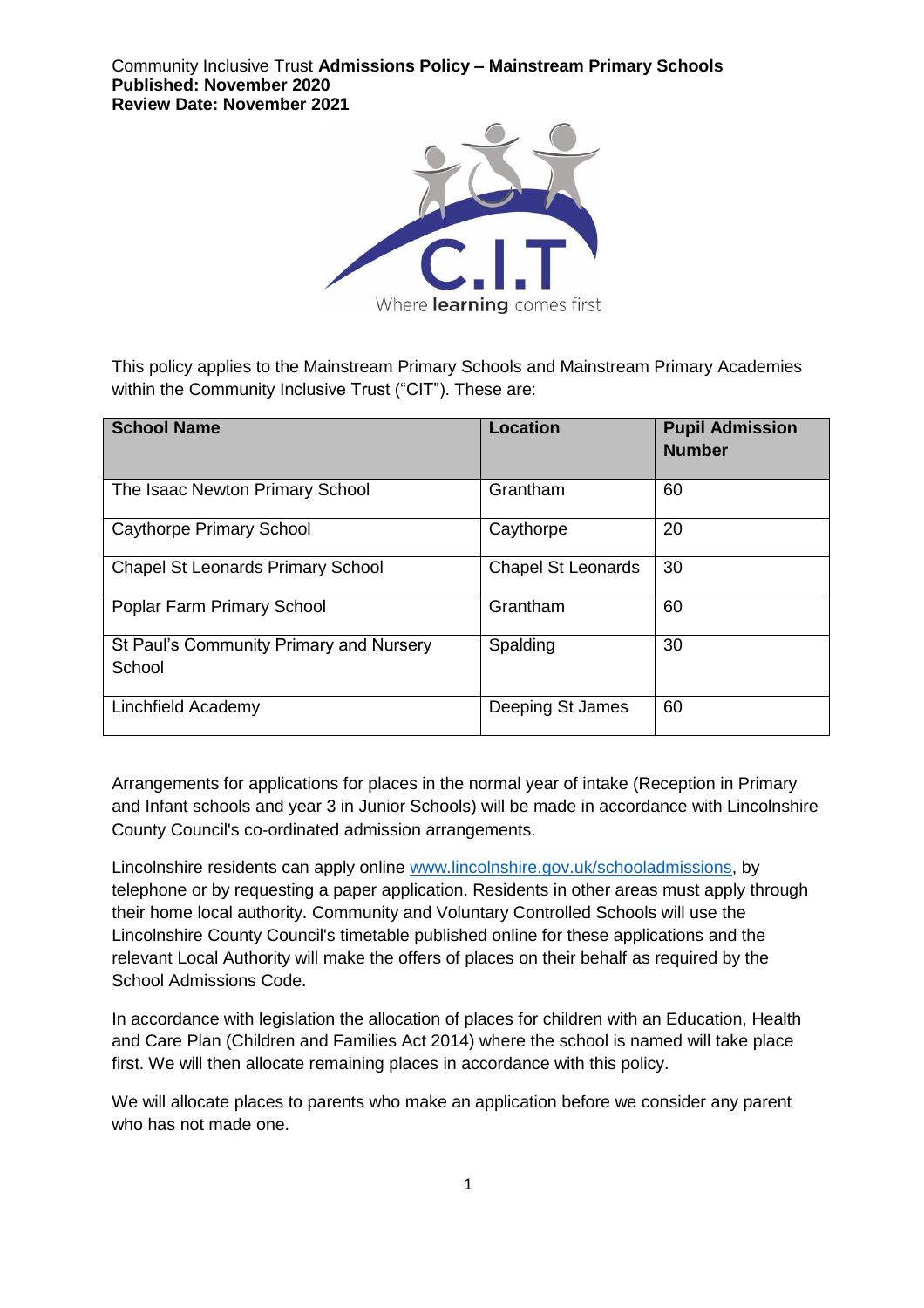Attending a nursery or a pre-school does not give any priority within the oversubscription criteria for a place in a school. Parents must make a separate application for the transfer from nursery to a primary or infant school. Parents must also make a separate application for the transfer from infant to junior or primary school.

The oversubscription criteria are listed in the order we apply them. If it is necessary to distinguish between more than one applicant in any criteria, the next criteria will be applied until the tie-breaker is used. Definitions of terms indicated by numbers are given separately below.

- A. Looked after children and all previously looked after children (1).
- B. A brother or sister attending the school at the time of application, or who will be attending the school at the expected time of admission (2).
- C. Those for whom this is their nearest school: measured by straight line distance (3).
- D. Increasing order of straight line distance (4).

If the distance criterion is not sufficient to distinguish between two or more applicants for the last remaining place then a lottery will be drawn by an independent person, not employed by the school, not working in the Local Authority Children's Service Directorate and not employed by CIT.

(1) A 'looked after child' is a child who is (a) in the care of a local authority, or (b) being provided with accommodation by a local authority in the exercise of their social services functions (see the definition in Section 22(1) of the Children Act 1989) at the time of making an application to a school.

Previously looked after children are children who were looked after, but ceased to be so because they were adopted (or became subject to a child arrangements order or special guardianship order). This includes children who were adopted under the Adoption Act 1976 (see section 12 adoption orders) and children who were adopted under the Adoption and Children's Act 2002 (see section 46 adoption orders). Child arrangements orders are defined in s.8 of the Children Act 1989, as amended by s.12 of the Children and Families Act 2014. Child arrangements orders replace residence orders and any residence order in force prior to 22 April 2014 is deemed to be a child arrangements order. Section 14A of the Children Act 1989 defines a 'special guardianship order' as an order appointing one or more individuals to be a child's special guardian (or special guardians).

(2) Brother or sister attending the school at the time of application, or who will be attending the school at the expected time of admission. In all cases both children must live at the same address. We include in this criterion: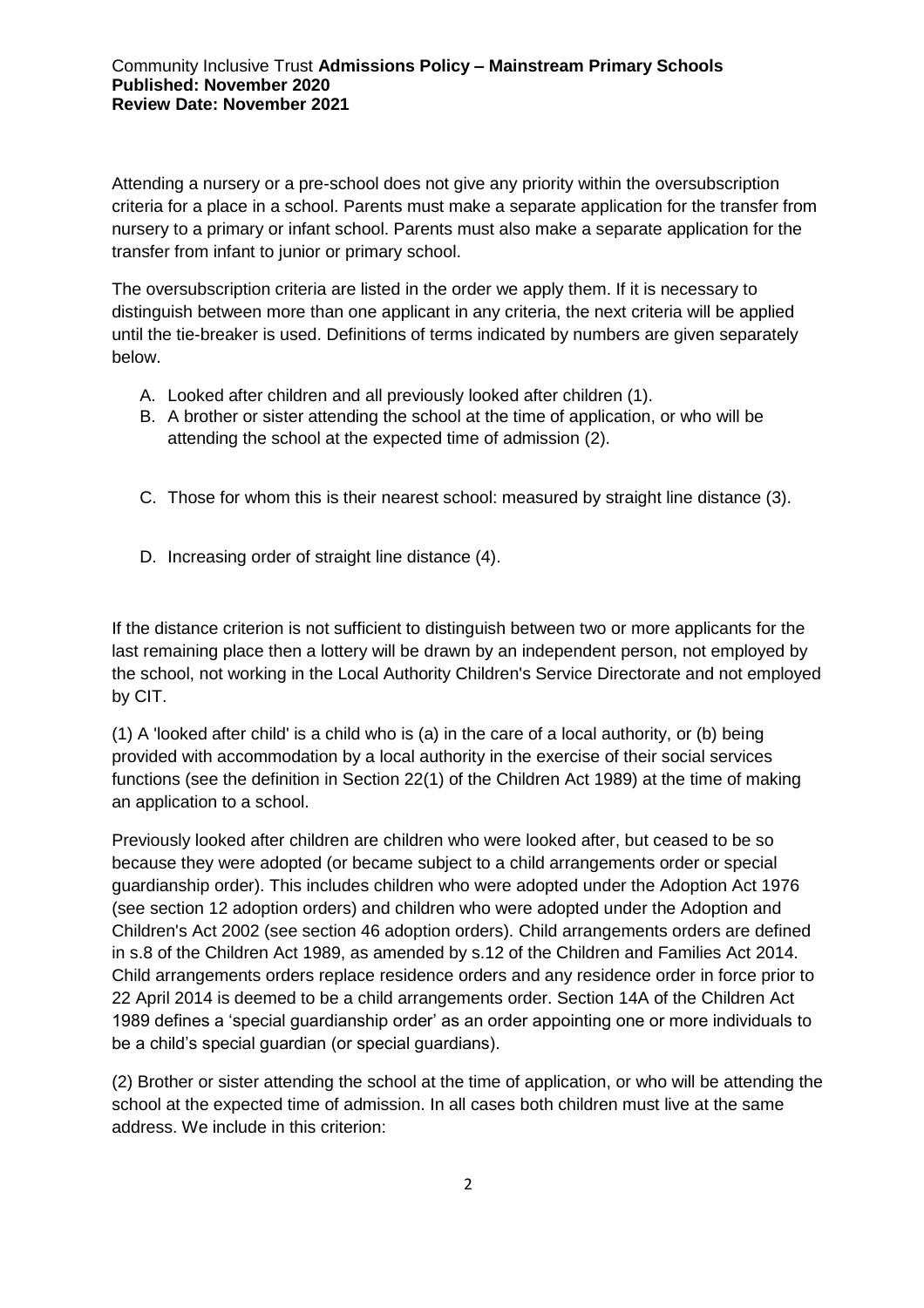- a brother or sister who shares the same biological parents
- a half-brother, half-sister, step-brother or step-sister
- a legally adopted child, a child legally adopted by a biological or stepparent

## **Twins and other siblings from a multiple birth**

In these cases all the children will be considered together as one application. If one or more can be admitted within the published admission number the school will go above its admission number as necessary to admit all the children, unless this would make the class too large. The government's school admissions code makes an exception to the infant class limit in this situation.

## **Brothers and sisters in the same year group**

The school will go above its admission number as necessary to admit all the children except in cases where this would make the class too large or the infant class regulations prevent this from happening. If the infant class size regulations apply we can only legally offer one place because the government's school admissions code makes no exception to the infant class size limit for siblings in the same year group. We will offer the parent one place for one child and a different school for the other child or children.

(3) The nearest school is found by measuring the straight line distance from the child's home address to all state funded mainstream schools admitting children in the relevant year group. Measurements are calculated electronically from the Post Office address point of the home to the Post Office address point of the school. We measure distance to three decimal places, e.g. 1.256 miles.

(4) Measurements are calculated electronically from the Post Office address point of the child's home address to the Post Office address point of the school by straight line distance. We measure distance to three decimal places, e.g. 1.256 miles.

We use the distance calculated in this way to apply the final oversubscription criterion.

## **Home Address**

By home we mean the address where the child lives for the majority of term time with a parent as defined in section 576 of the Education Act 1996 who has parental responsibility for the child as defined in the Children Act 1989.

Where a child lives normally during the school week with more than one parent at different addresses, the home address for the purposes of school admissions will be the one where the child spends the majority of term time. If a parent can show that their child spends an equal amount of time at both addresses during school term time, they can choose which address to use on the application.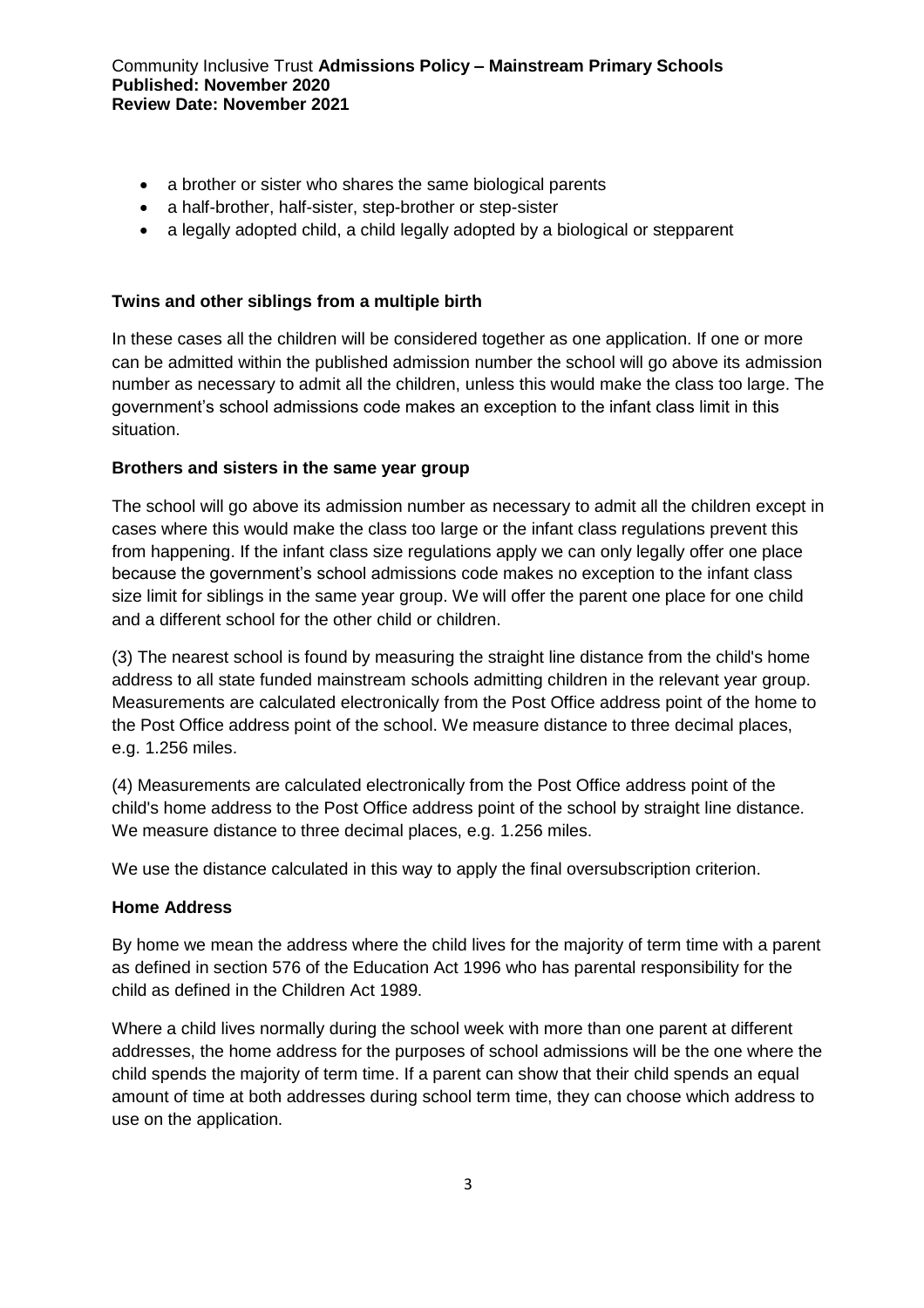If a parent has more than one home, we will take as the home address the address where the parent and child normally live for the majority of the school term time.

We do not take into an account an intention to move.

### **Reserve List**

For admission into the intake years (reception at infant and primary schools, year 3 at junior schools) the governors will keep a waiting list which we call a reserve list. If your child is refused a place at a school your child is automatically put on the reserve list, unless you have been offered a higher preference school. This list is in the order of the oversubscription criteria, as required by the School Admissions Code. This means that names can move down the list depending on the status of other applicants if someone moves into the area and is higher placed on the oversubscription criteria. The governors do not take account of the time you have been on the list.

For intake years the list is kept by the School Admissions Team until the end of August each year. After this the School Admissions Code requires that schools keep the reserve list until the end of the school year. You should contact the school for information about the reserve list when allocating places.

All Community and Voluntary Controlled schools keep reserve lists for oversubscribed year groups. If you do not wish the school to add your child to the reserve list you must let the school know. Schools will clear the reserve list at the end of each school year, if you wish your child to remain on the list you must let the school know. If your circumstances change you must let the school know so that they can rank the list accurately and allocate places in accordance with the 6 oversubscription criteria to comply with the School Admissions Code. The governors do not take account of the time you have been on the list.

## **Appeals**

The procedures for appeals relating to admissions will be in accordance with all relevant legislation. They are independent and organised by the County Council Legal Services Section and entirely separate from the admission system. The decision of the independent appeal panel is binding on all parties. If a place is refused, you will be informed of your right of appeal.

#### **Midyear Admissions**

If there are more applications than places then the oversubscription criteria will be used to decide who should be offered the place. Parents can apply online at [www.lincolnshire.gov.uk/schooladmissions](http://www.lincolnshire.gov.uk/schooladmissions) 

#### **Fair Access**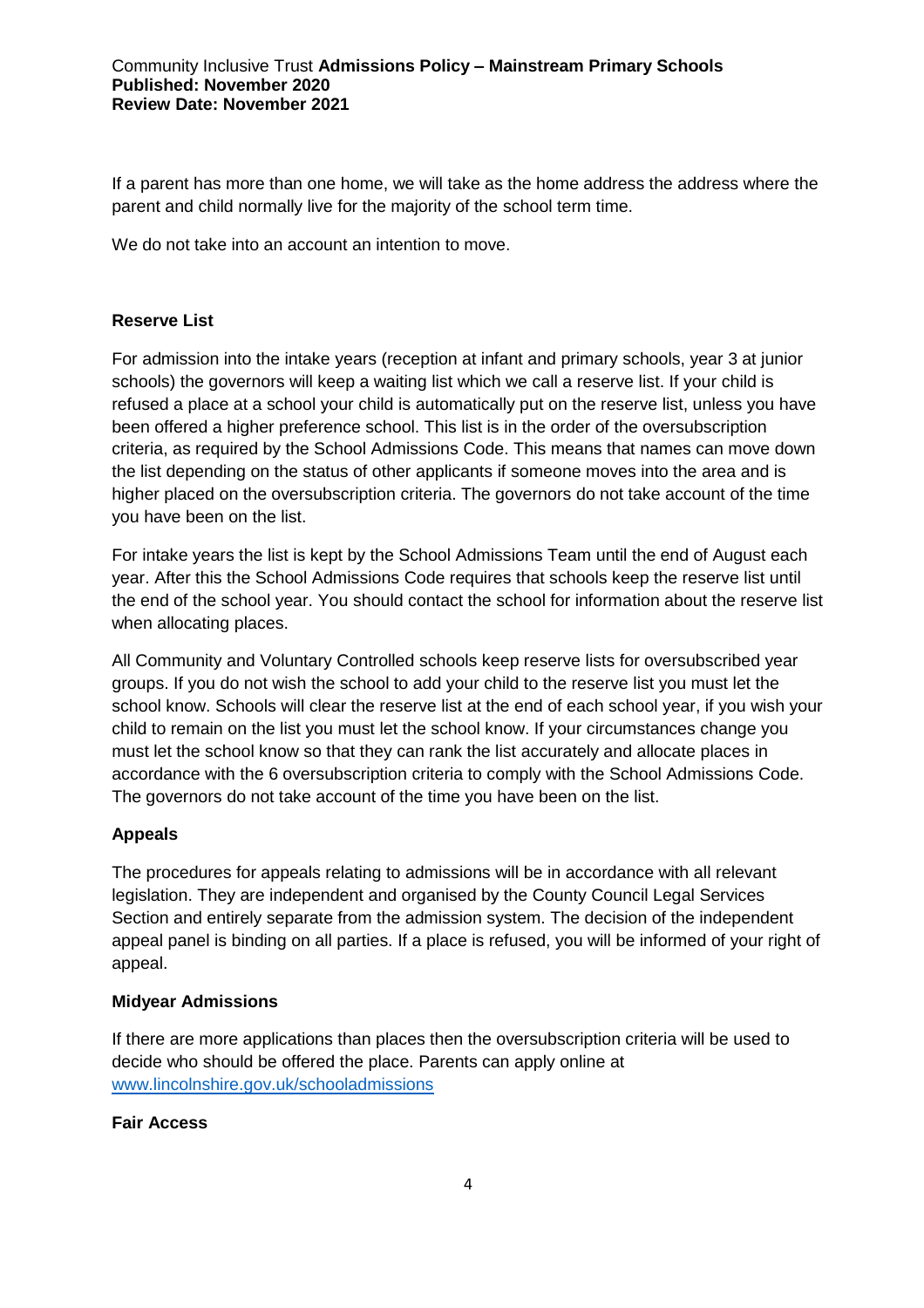Local Authorities are required to have Fair Access Protocols in order to make sure that unplaced children who live in the home local authority, especially the most vulnerable, are offered a place at a suitable school as quickly as possible. This includes admitting children above the published admissions number to schools that are already full. The school will participate in Lincolnshire County Council's Fair Access Protocol.

# **Children of UK Service Personnel (UK Armed Forces)**

In order to meet the government's military covenant aimed at helping UK service personnel, and Crown Servants returning from abroad we have adopted the following arrangements.

For families of service personnel with a confirmed posting to the area, or crown servants returning to live in the area from overseas, the Governors will:

- Process an application in advance of the family arriving in the area provided the application is accompanied by an official letter that declares a relocation date and a Unit postal address or quartering area address. This address will be used when considering the application against the school's oversubscription criteria.
- Accept a Unit postal address or quartering area address for admissions purposes for a service child.

For late co-ordinated applications and midyear applications supported by the appropriate military documentation we will aim to remove any disadvantage to UK service personnel (UK Armed Forces).

The school's Governors will consider whether:

- An application from that address would normally succeed in an oversubscribed year.
- There is any child on the reserve list with higher priority under the oversubscription criteria. This is because we must only allocate places based on the criteria and must not admit a Services child ahead of another child with higher priority under the criteria.
- The prejudice from admitting an extra child would be excessive.

The Governors have discretion to admit above the admission number in these circumstances if they wish, but are not obliged to do so.

We will need the notice of posting or official government letter and posting address before we can consider an application under these arrangements. We allocate a school as soon as possible by applying the policies and practices that we normally follow.

## **Fraudulent or Misleading Applications**

As an admission authority we have the right to investigate any concerns we may have about your application and to withdraw the offer of a place if we consider there is evidence that you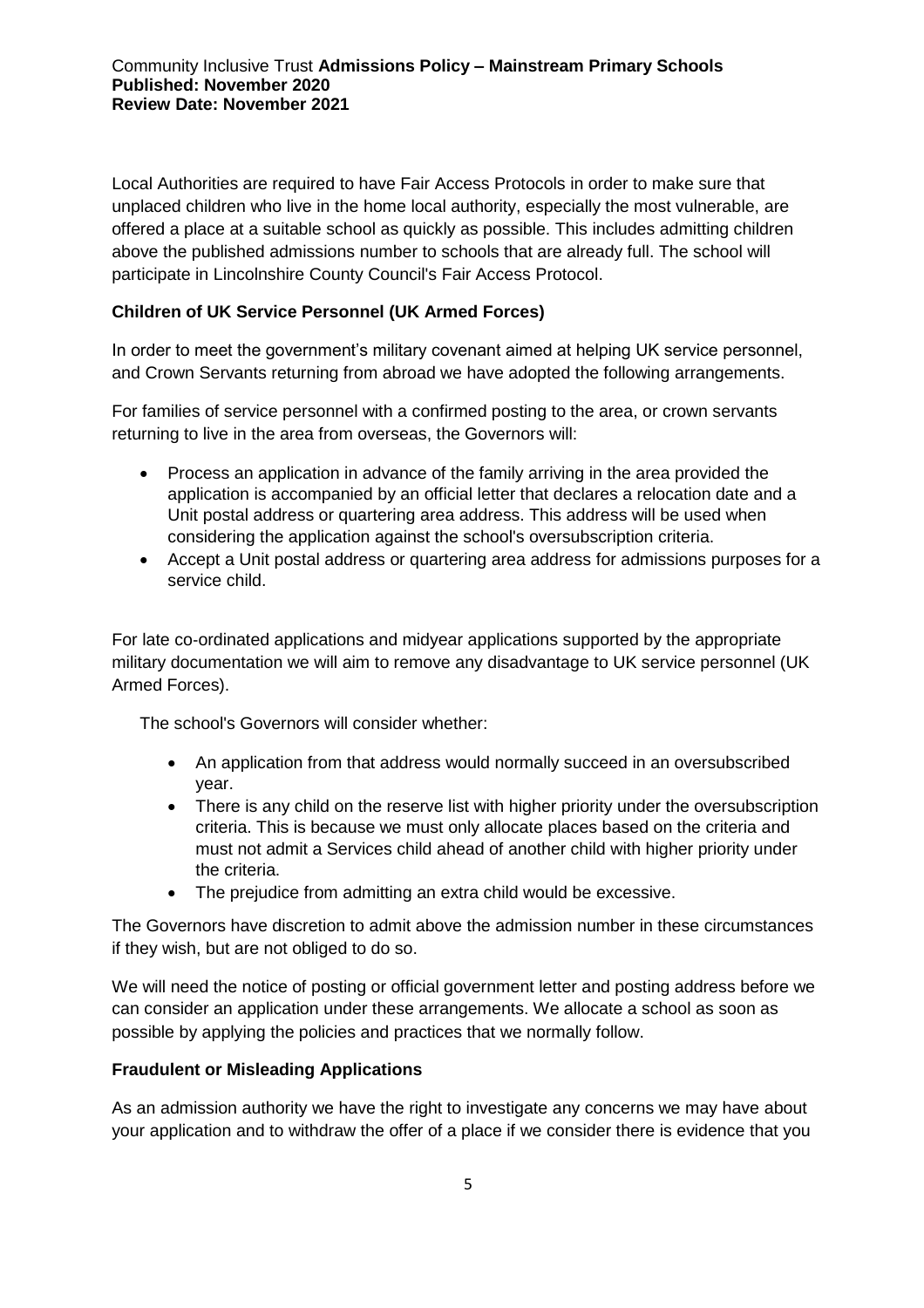have made a fraudulent claim or provided misleading information, for example a false address was given which denied a place to a child with a stronger claim.

We reserve the right to check any address and other information provided so we can apply the oversubscription criteria accurately and fairly.

## **Admission of Children below Compulsory School Age**

Schools typically provide for the admission of all children in the September following their fourth birthday.

Where a child has been offered a place:

- That child is entitled to a full-time place in the September following their fourth birthday;
- The child's parents can defer the date their child is admitted to the school until later in the school year but not beyond the point at which they reach compulsory school age and not beyond the beginning of the final term of the school year for which it was made, whichever is the sooner;
- Where the parents wish, children may attend part-time until later in the school year but not beyond the point at which they reach compulsory school age.
- Parents interested in deferring admission or arranging part-time attendance must contact the school to discuss this.
- Parents of summer born children deferring admission until the child starts Year 1 risk losing the offered school place.

## **Admission of Children outside their Normal Age Group**

Parents may seek a place for their child outside their normal age group, for example if the child is gifted and talented, or has experienced problems such as ill health. Parents wishing to make these requests must contact their home local authority for guidance on the procedure to follow.

It is important for parents to note that they will have the opportunity and responsibility to provide whatever evidence they wish to support their request.

Decisions will be made on the basis of the circumstances of each case and in the best interests of the child concerned.

This will include taking account of:

- the parent's views;
- any available information about the child's academic, social and emotional development;
- where relevant, the child's medical history and the views of a medical professional;
- whether the child has previously been educated out of their normal age group;
- any evidence that the child may naturally have fallen into a lower age group if it were not for being born prematurely